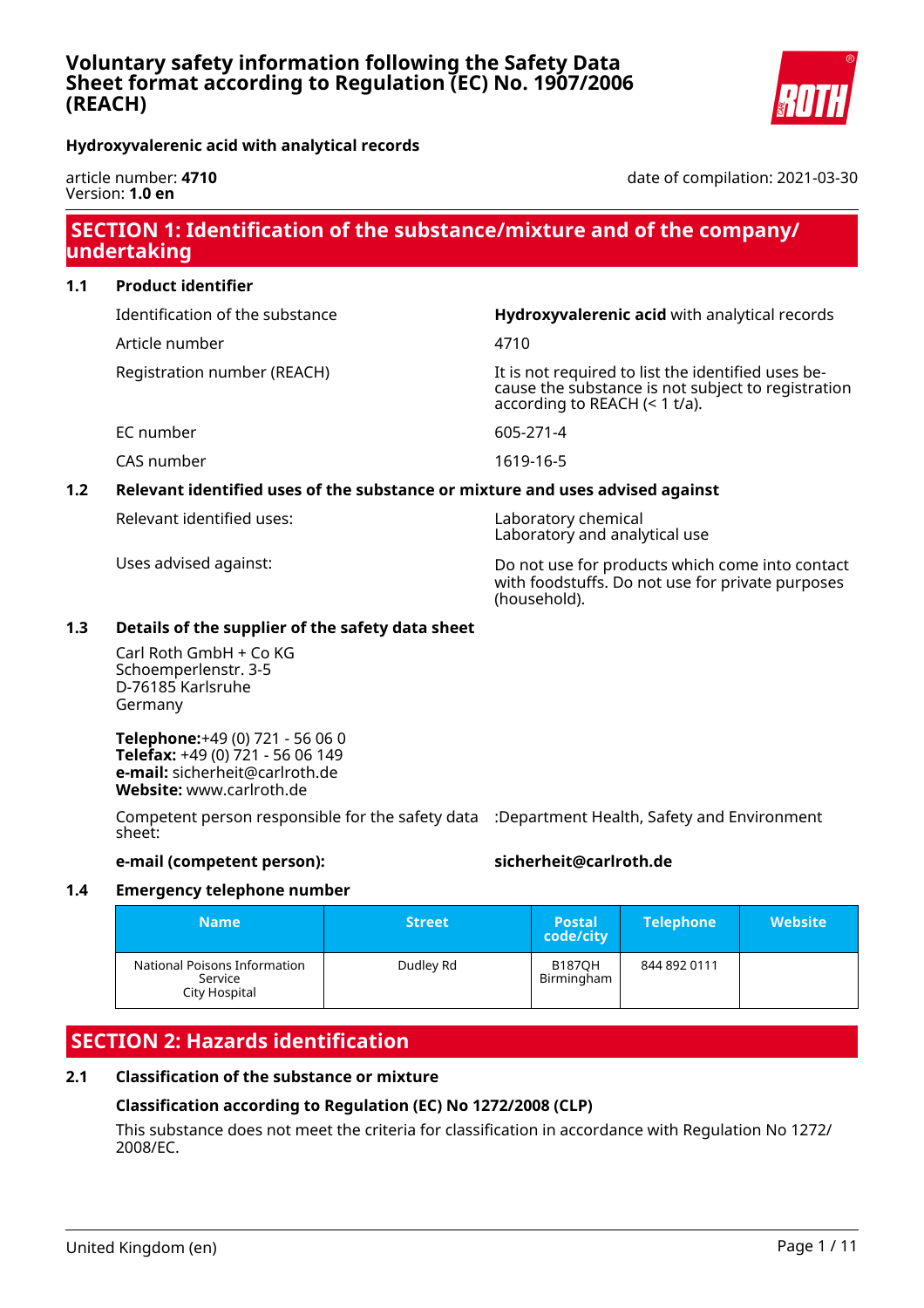

**Hydroxyvalerenic acid with analytical records**

article number: **4710**

# **2.2 Label elements**

# **Labelling according to Regulation (EC) No 1272/2008 (CLP)** not required

#### **2.3 Other hazards**

#### **Results of PBT and vPvB assessment**

According to the results of its assessment, this substance is not a PBT or a vPvB.

# **SECTION 3: Composition/information on ingredients**

#### **3.1 Substances**

| Name of substance | Hydroxyvalerenic acid     |
|-------------------|---------------------------|
| Molecular formula | $C_{15}H_{22}O_3$         |
| Molar mass        | 250,3 $9/$ <sub>mol</sub> |
| CAS No            | 1619-16-5                 |
| EC No             | 605-271-4                 |

# **SECTION 4: First aid measures**

# **4.1 Description of first aid measures**



#### **General notes**

Take off contaminated clothing.

#### **Following inhalation**

Provide fresh air. In all cases of doubt, or when symptoms persist, seek medical advice.

#### **Following skin contact**

Rinse skin with water/shower. In all cases of doubt, or when symptoms persist, seek medical advice.

#### **Following eye contact**

Rinse cautiously with water for several minutes. In all cases of doubt, or when symptoms persist, seek medical advice.

# **Following ingestion**

Rinse mouth. Call a doctor if you feel unwell.

# **4.2 Most important symptoms and effects, both acute and delayed**

Symptoms and effects are not known to date.

# **4.3 Indication of any immediate medical attention and special treatment needed**

none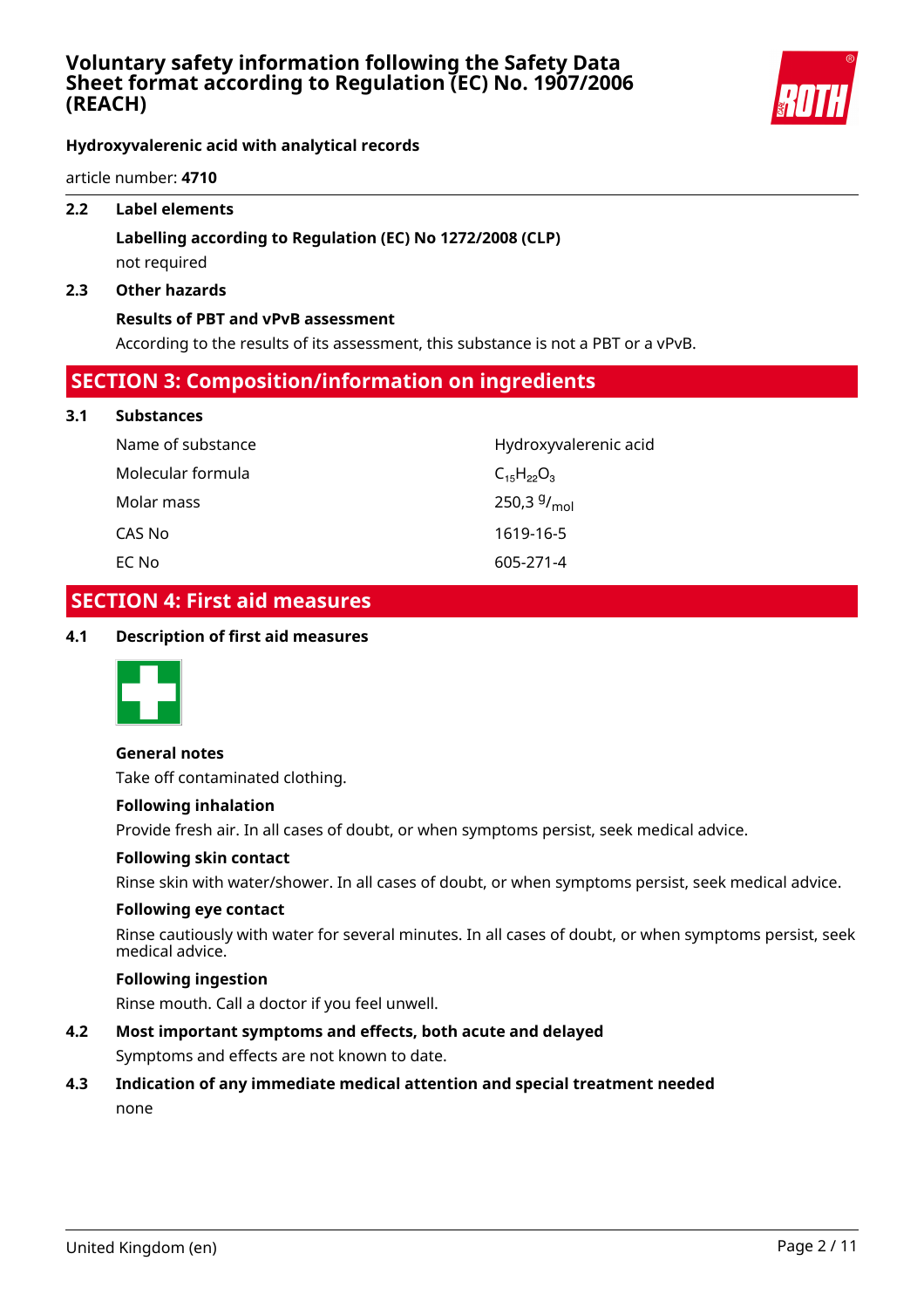

**Hydroxyvalerenic acid with analytical records**

article number: **4710**

# **SECTION 5: Firefighting measures**

# **5.1 Extinguishing media**



# **Suitable extinguishing media**

co-ordinate firefighting measures to the fire surroundings water, foam, dry extinguishing powder, ABC-powder

# **Unsuitable extinguishing media**

water jet

# **5.2 Special hazards arising from the substance or mixture**

Combustible.

# **Hazardous combustion products**

In case of fire may be liberated: Carbon monoxide (CO), Carbon dioxide (CO₂)

#### **5.3 Advice for firefighters**

In case of fire and/or explosion do not breathe fumes. Fight fire with normal precautions from a reasonable distance. Wear self-contained breathing apparatus.

# **SECTION 6: Accidental release measures**

**6.1 Personal precautions, protective equipment and emergency procedures**



# **For non-emergency personnel**

No special measures are necessary.

**6.2 Environmental precautions**

Keep away from drains, surface and ground water.

# **6.3 Methods and material for containment and cleaning up**

# **Advice on how to contain a spill**

Covering of drains. Take up mechanically.

# **Advice on how to clean up a spill**

Take up mechanically.

# **Other information relating to spills and releases**

Place in appropriate containers for disposal.

#### **6.4 Reference to other sections**

Hazardous combustion products: see section 5. Personal protective equipment: see section 8. Incompatible materials: see section 10. Disposal considerations: see section 13.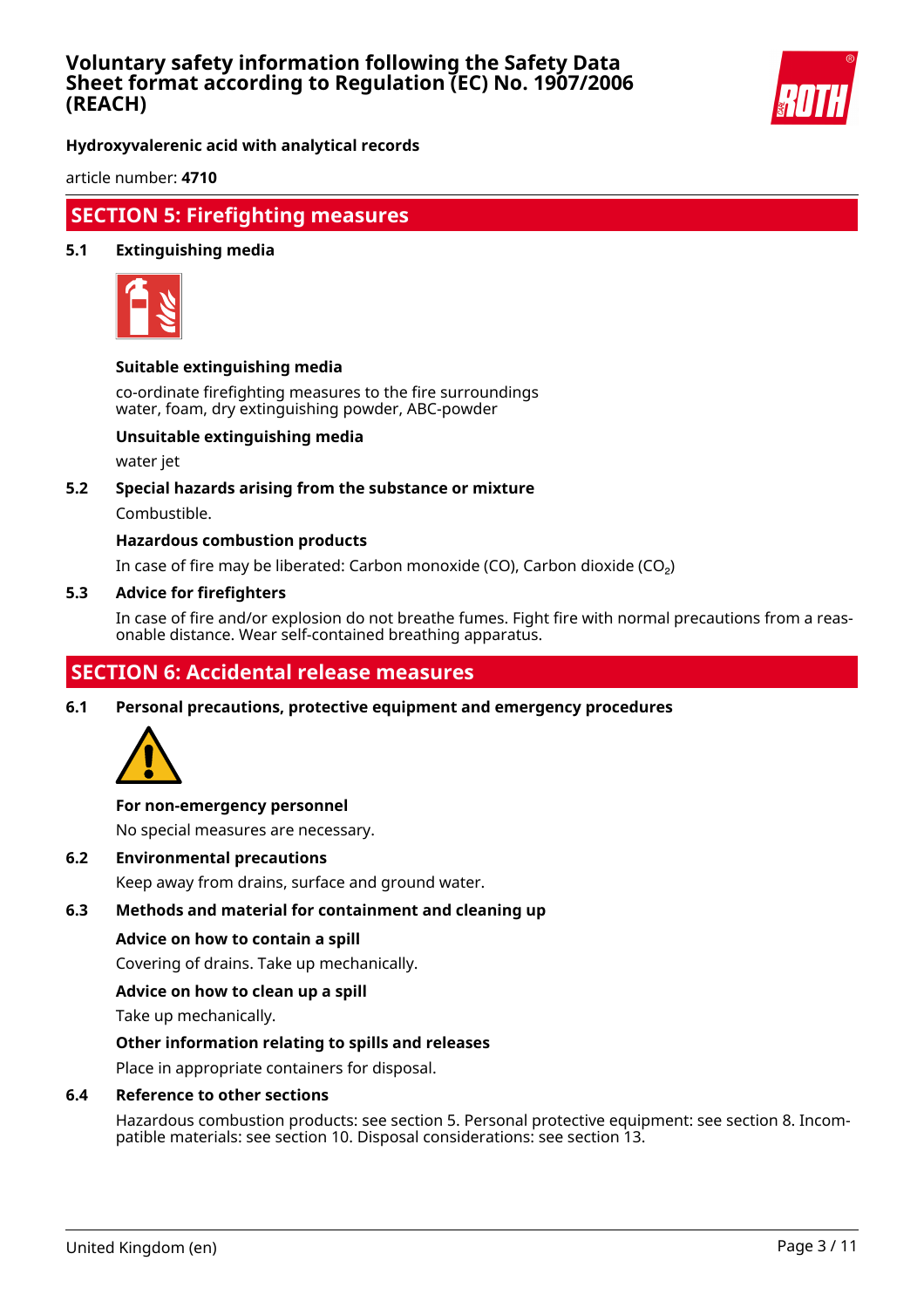

**Hydroxyvalerenic acid with analytical records**

article number: **4710**

# **SECTION 7: Handling and storage**

- **7.1 Precautions for safe handling** No special measures are necessary. **Advice on general occupational hygiene** Keep away from food, drink and animal feedingstuffs.
- **7.2 Conditions for safe storage, including any incompatibilities** Keep container tightly closed. **Incompatible substances or mixtures**

Observe hints for combined storage.

**7.3 Specific end use(s)** No information available.

# **SECTION 8: Exposure controls/personal protection**

# **8.1 Control parameters**

# **National limit values**

**Occupational exposure limit values (Workplace Exposure Limits)** Data are not available.

**8.2 Exposure controls**

# **Individual protection measures (personal protective equipment)**

# **Eye/face protection**



Use safety goggle with side protection.

**Skin protection**



# **• hand protection**

Wear suitable gloves. Chemical protection gloves are suitable, which are tested according to EN 374.

**• type of material**

NBR (Nitrile rubber)

# **• material thickness**

>0,11 mm

# **• breakthrough times of the glove material**

>480 minutes (permeation: level 6)

# **• other protection measures**

Take recovery periods for skin regeneration. Preventive skin protection (barrier creams/ointments) is recommended.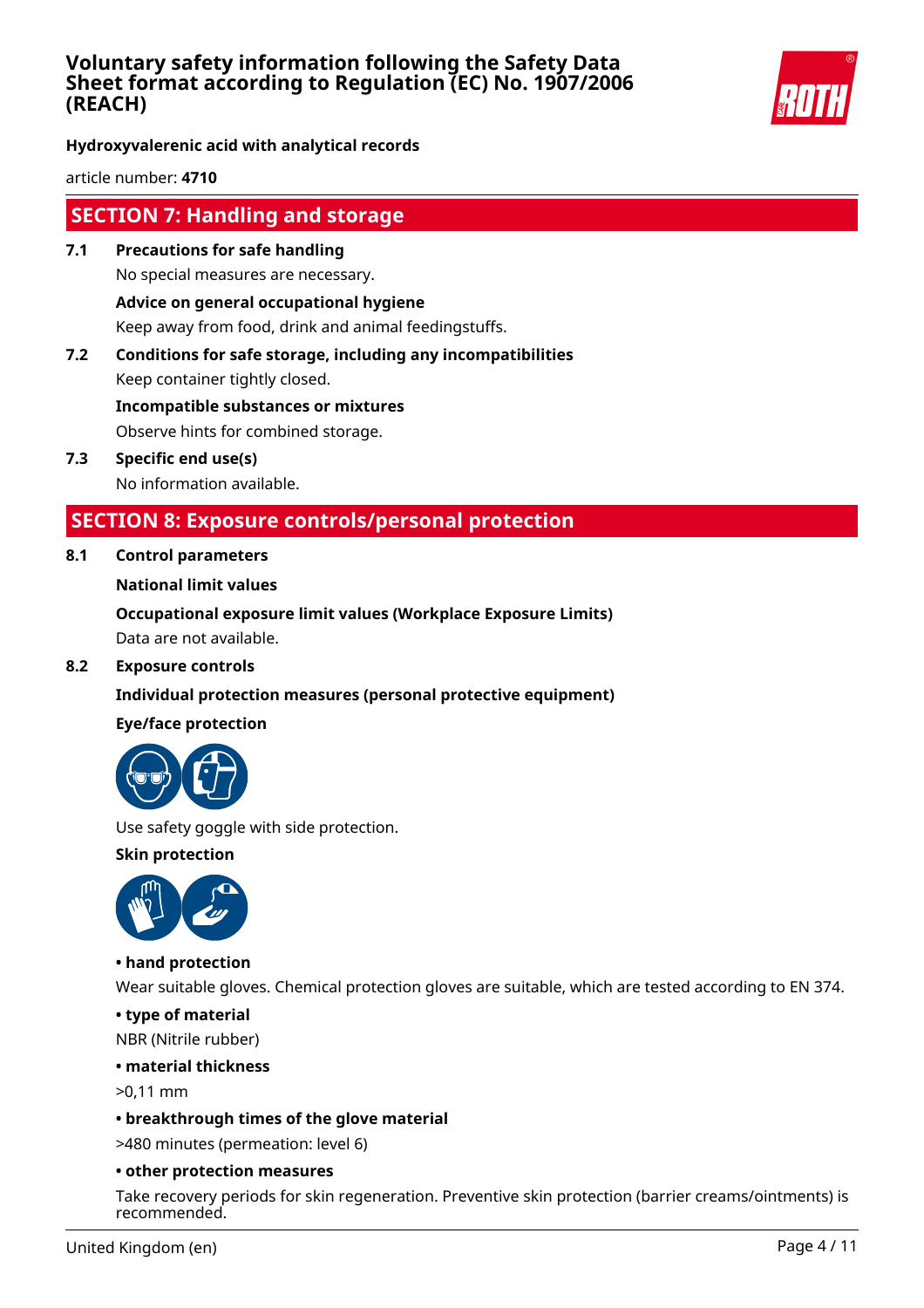

**Hydroxyvalerenic acid with analytical records**

article number: **4710**

# **Respiratory protection**



Respiratory protection necessary at: Dust formation. Particulate filter device (EN 143). P1 (filters at least 80 % of airborne particles, colour code: White).

#### **Environmental exposure controls**

Keep away from drains, surface and ground water.

# **SECTION 9: Physical and chemical properties**

#### **9.1 Information on basic physical and chemical properties**

| Physical state                                              | solid                                                        |
|-------------------------------------------------------------|--------------------------------------------------------------|
| Form                                                        |                                                              |
| Colour                                                      | whitish                                                      |
| Odour                                                       | odourless                                                    |
| Melting point/freezing point                                | 165 °C                                                       |
| Boiling point or initial boiling point and boiling<br>range | 380 - 460 °C                                                 |
| Flammability                                                | this material is combustible, but will not ignite<br>readily |
| Lower and upper explosion limit                             | not determined                                               |
| Flash point                                                 | not applicable                                               |
| Auto-ignition temperature                                   | not determined                                               |
| Decomposition temperature                                   | not relevant                                                 |
| pH (value)                                                  | not applicable                                               |
| Kinematic viscosity                                         | not relevant                                                 |
| Solubility(ies)                                             |                                                              |
| Water solubility                                            | not determined                                               |
| <b>Partition coefficient</b>                                |                                                              |
| Partition coefficient n-octanol/water (log value):          | this information is not available                            |
|                                                             |                                                              |
| Vapour pressure                                             | not determined                                               |
|                                                             |                                                              |
| Density                                                     | 1,14 $9/cm^3$                                                |
|                                                             |                                                              |
| Particle characteristics                                    | No data available.                                           |
|                                                             |                                                              |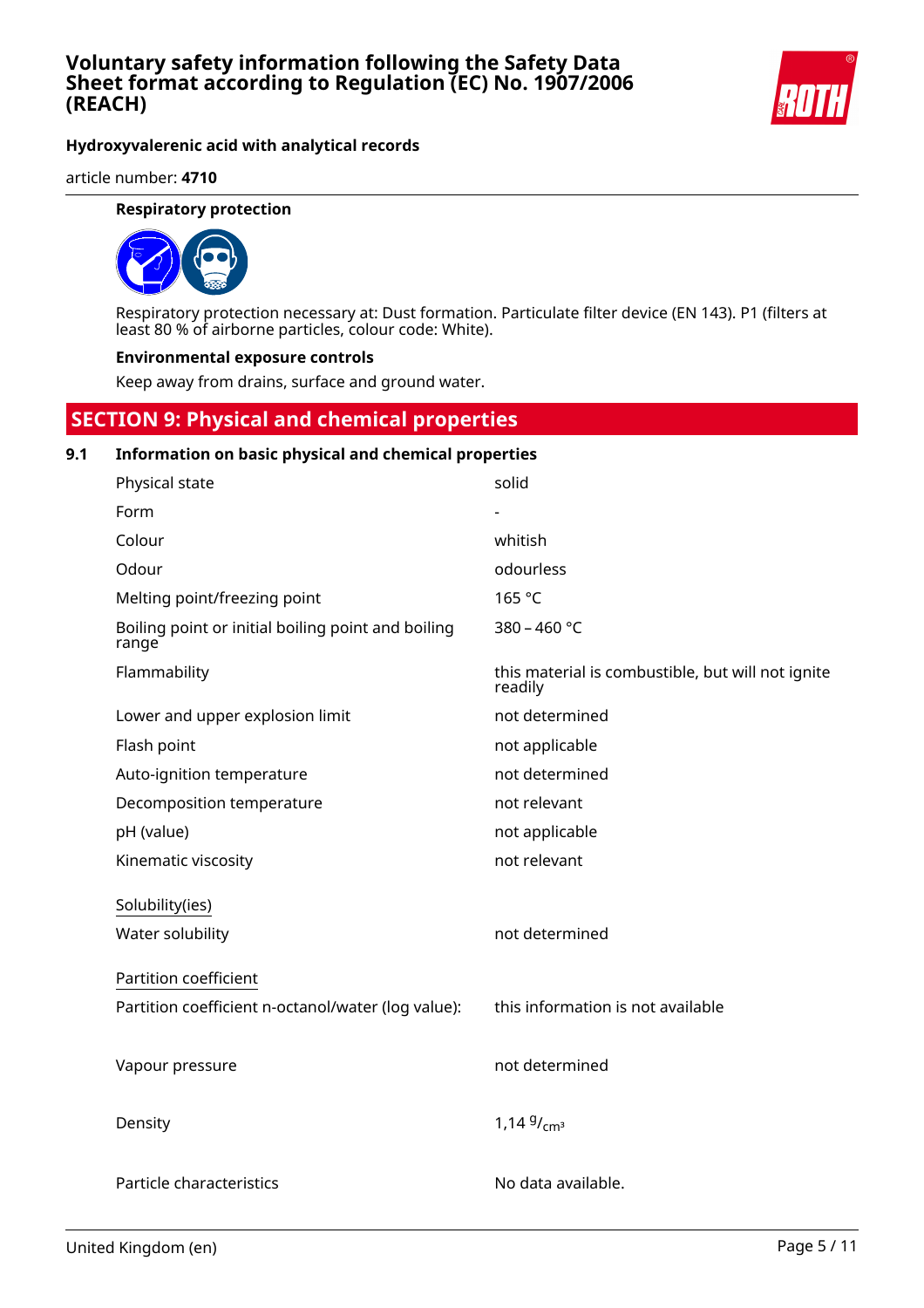

# **Hydroxyvalerenic acid with analytical records**

article number: **4710**

Other safety parameters

Oxidising properties none

# **9.2 Other information**

Information with regard to physical hazard classes:

hazard classes acc. to GHS (physical hazards): not relevant

Other safety characteristics: There is no additional information.

# **SECTION 10: Stability and reactivity**

# **10.1 Reactivity**

The product in the delivered form is not dust explosion capable; the enrichment of fine dust however leads to the danger of dust explosion.

# **10.2 Chemical stability**

The material is stable under normal ambient and anticipated storage and handling conditions of temperature and pressure.

# **10.3 Possibility of hazardous reactions**

**Violent reaction with:** strong oxidiser

# **10.4 Conditions to avoid**

There are no specific conditions known which have to be avoided.

**10.5 Incompatible materials**

There is no additional information.

**10.6 Hazardous decomposition products**

Hazardous combustion products: see section 5.

# **SECTION 11: Toxicological information**

# **11.1 Information on hazard classes as defined in Regulation (EC) No 1272/2008**

# **Classification according to GHS (1272/2008/EC, CLP)**

This substance does not meet the criteria for classification in accordance with Regulation No 1272/ 2008/EC.

# **Acute toxicity**

Shall not be classified as acutely toxic.

# **Skin corrosion/irritation**

Shall not be classified as corrosive/irritant to skin.

# **Serious eye damage/eye irritation**

Shall not be classified as seriously damaging to the eye or eye irritant.

# **Respiratory or skin sensitisation**

Shall not be classified as a respiratory or skin sensitiser.

# **Germ cell mutagenicity**

Shall not be classified as germ cell mutagenic.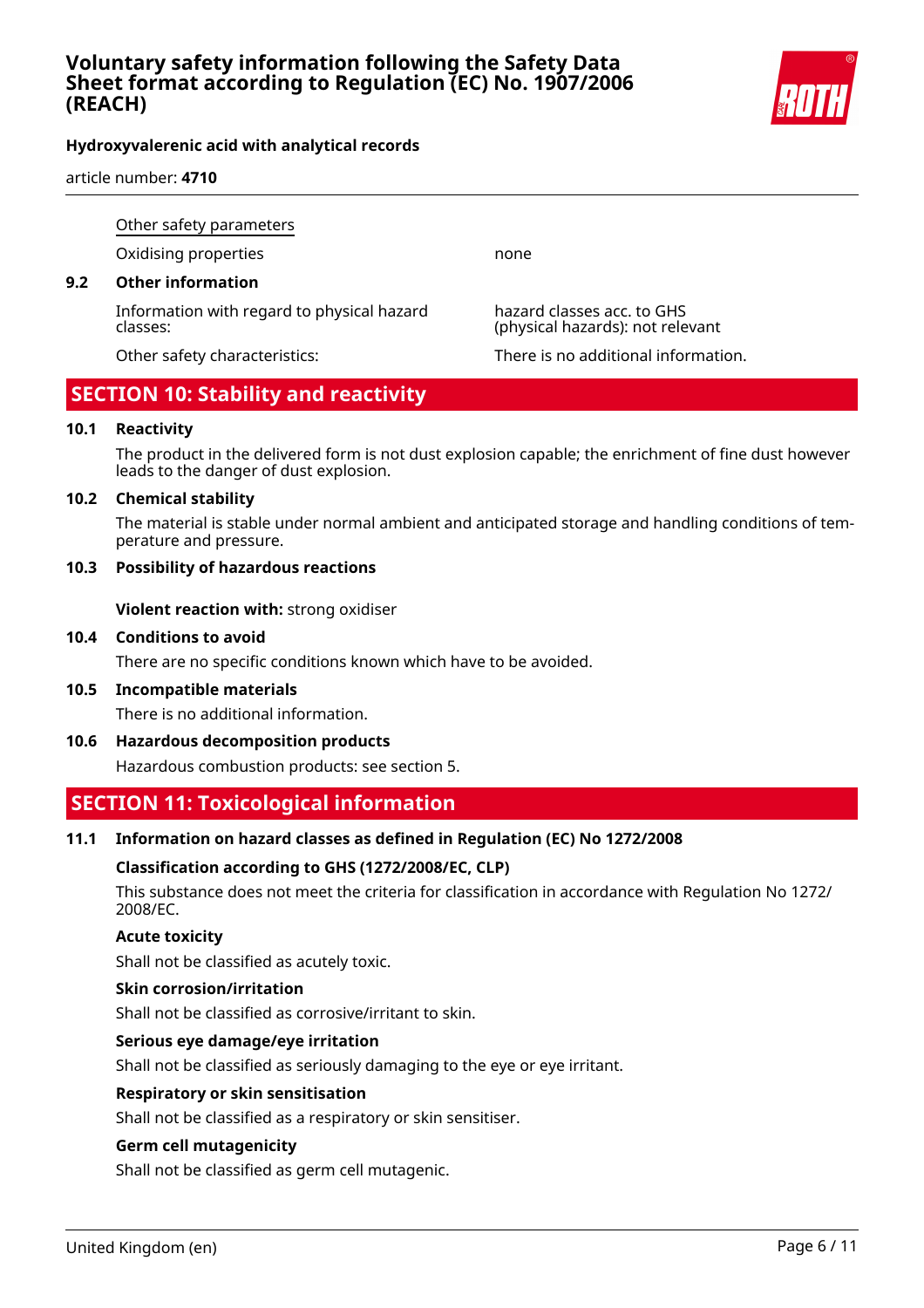

# **Hydroxyvalerenic acid with analytical records**

article number: **4710**

# **Carcinogenicity**

Shall not be classified as carcinogenic.

# **Reproductive toxicity**

Shall not be classified as a reproductive toxicant.

# **Specific target organ toxicity - single exposure**

Shall not be classified as a specific target organ toxicant (single exposure).

# **Specific target organ toxicity - repeated exposure**

Shall not be classified as a specific target organ toxicant (repeated exposure).

# **Aspiration hazard**

Shall not be classified as presenting an aspiration hazard.

# **Symptoms related to the physical, chemical and toxicological characteristics**

# **• If swallowed**

Data are not available.

# **• If in eyes**

Data are not available.

# **• If inhaled**

Data are not available.

# **• If on skin**

Data are not available.

# **• Other information**

none

# **11.2 Endocrine disrupting properties**

Not listed.

# **11.3 Information on other hazards**

There is no additional information.

# **SECTION 12: Ecological information**

# **12.1 Toxicity**

Shall not be classified as hazardous to the aquatic environment.

# **Biodegradation**

Data are not available.

# **12.2 Process of degradability**

Theoretical Oxygen Demand: 2,429  $mg/m<sub>0</sub>$ Theoretical Carbon Dioxide: 2,637 mg/<sub>mg</sub>

# **12.3 Bioaccumulative potential**

Data are not available.

# **12.4 Mobility in soil**

Data are not available.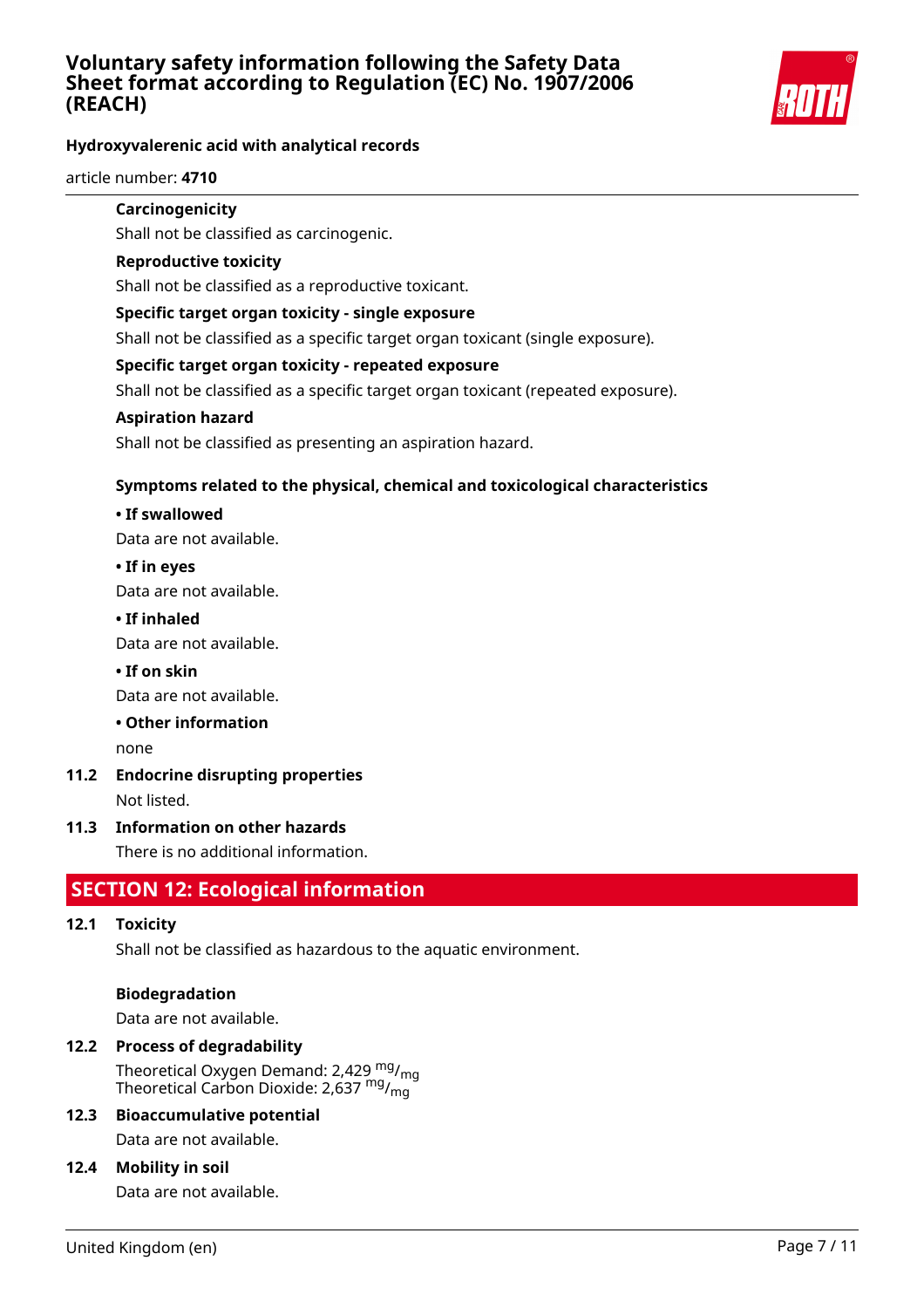

**Hydroxyvalerenic acid with analytical records**

article number: **4710**

- **12.5 Results of PBT and vPvB assessment** Data are not available.
- **12.6 Endocrine disrupting properties** Not listed.
- **12.7 Other adverse effects**

Data are not available.

# **SECTION 13: Disposal considerations**

# **13.1 Waste treatment methods**



Consult the appropriate local waste disposal expert about waste disposal.

# **Sewage disposal-relevant information**

Do not empty into drains.

#### **13.2 Relevant provisions relating to waste**

The allocation of waste identity numbers/waste descriptions must be carried out according to the EEC, specific to the industry and process. Waste catalogue ordinance (Germany).

#### **13.3 Remarks**

Waste shall be separated into the categories that can be handled separately by the local or national waste management facilities. Please consider the relevant national or regional provisions.

# **SECTION 14: Transport information**

- 
- **14.2 UN proper shipping name** not assigned
- **14.3 Transport hazard class(es)** none
- **14.4 Packing group not assigned**
- 

**14.1 UN number or ID number not subject to transport regulations** 

**14.5 Environmental hazards** non-environmentally hazardous acc. to the dangerous goods regulations

# **14.6 Special precautions for user**

There is no additional information.

**14.7 Maritime transport in bulk according to IMO instruments**

The cargo is not intended to be carried in bulk.

# **14.8 Information for each of the UN Model Regulations**

# **Transport of dangerous goods by road, rail and inland waterway (ADR/RID/ADN) - Additional information**

not assigned

# **International Maritime Dangerous Goods Code (IMDG) - Additional information** Not subject to IMDG.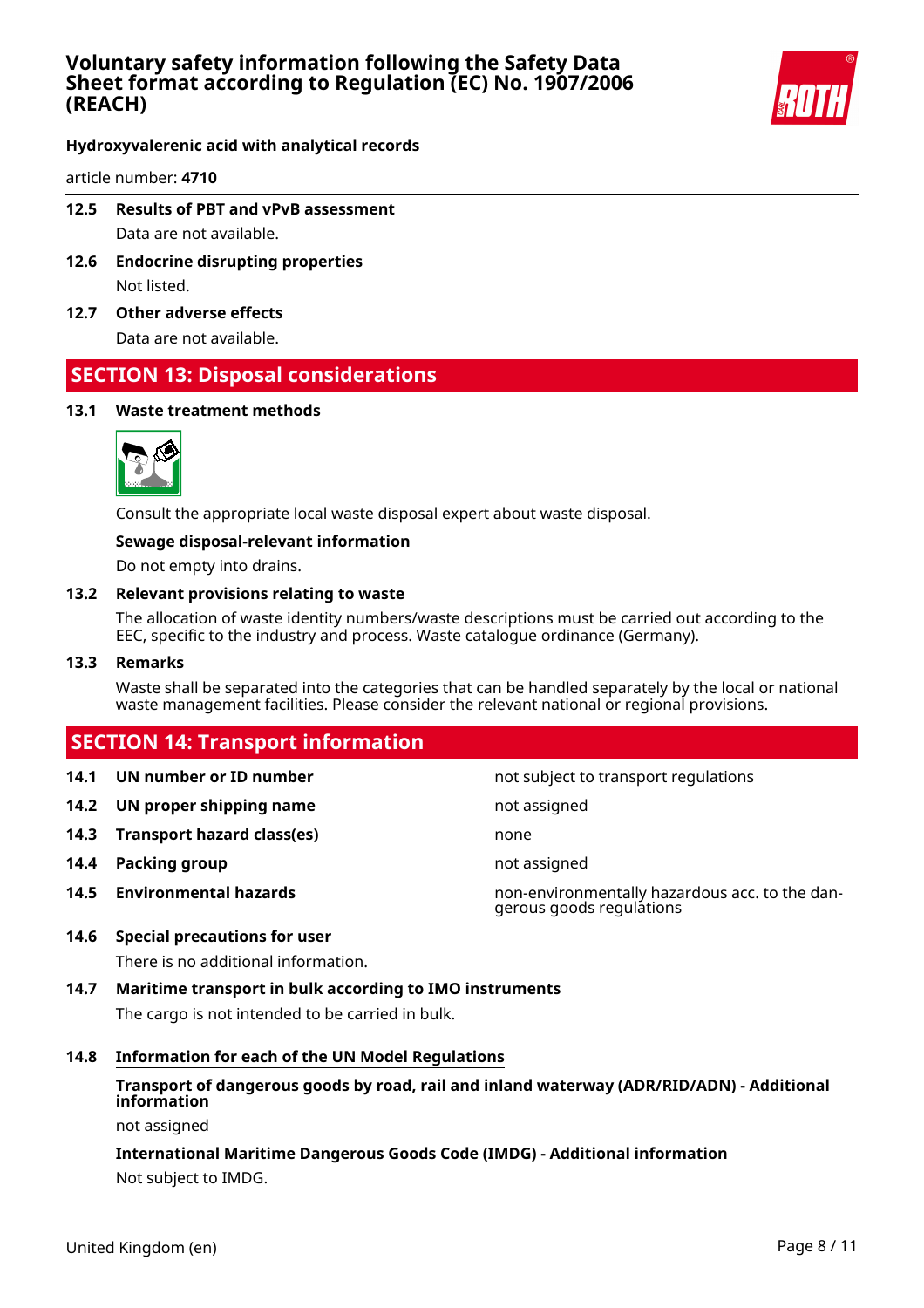

**Hydroxyvalerenic acid with analytical records**

article number: **4710**

# **International Civil Aviation Organization (ICAO-IATA/DGR) - Additional information** Not subject to ICAO-IATA.

# **SECTION 15: Regulatory information**

**15.1 Safety, health and environmental regulations/legislation specific for the substance or mixture**

**Relevant provisions of the European Union (EU)**

**Restrictions according to REACH, Annex XVII**

not listed

**List of substances subject to authorisation (REACH, Annex XIV)/SVHC - candidate list** Not listed.

# **Seveso Directive**

| 2012/18/EU (Seveso III) |                                       |                                                                                                        |       |
|-------------------------|---------------------------------------|--------------------------------------------------------------------------------------------------------|-------|
| <b>No</b>               | Dangerous substance/hazard categories | <b>Qualifying quantity (tonnes) for the ap-</b><br>plication of lower and upper-tier re-<br>quirements | Notes |
|                         | not assigned                          |                                                                                                        |       |

# **Deco-Paint Directive (2004/42/EC)**

| <b>VOC content</b> | 0 % |
|--------------------|-----|
|                    |     |

# **Directive on industrial emissions (VOCs, 2010/75/EU)**

#### **Directive 2011/65/EU on the restriction of the use of certain hazardous substances in electrical and electronic equipment (RoHS) - Annex II**

not listed

**Regulation 166/2006/EC concerning the establishment of a European Pollutant Release and Transfer Register (PRTR)**

not listed

**Water Framework Directive (WFD)**

not listed

**Regulation 98/2013/EU on the marketing and use of explosives precursors**

not listed

**Regulation 111/2005/EC laying down rules for the monitoring of trade between the Community and third countries in drug precursors**

not listed

**Regulation 1005/2009/EC on substances that deplete the ozone layer (ODS)**

not listed

# **Regulation 649/2012/EU concerning the export and import of hazardous chemicals (PIC)**

not listed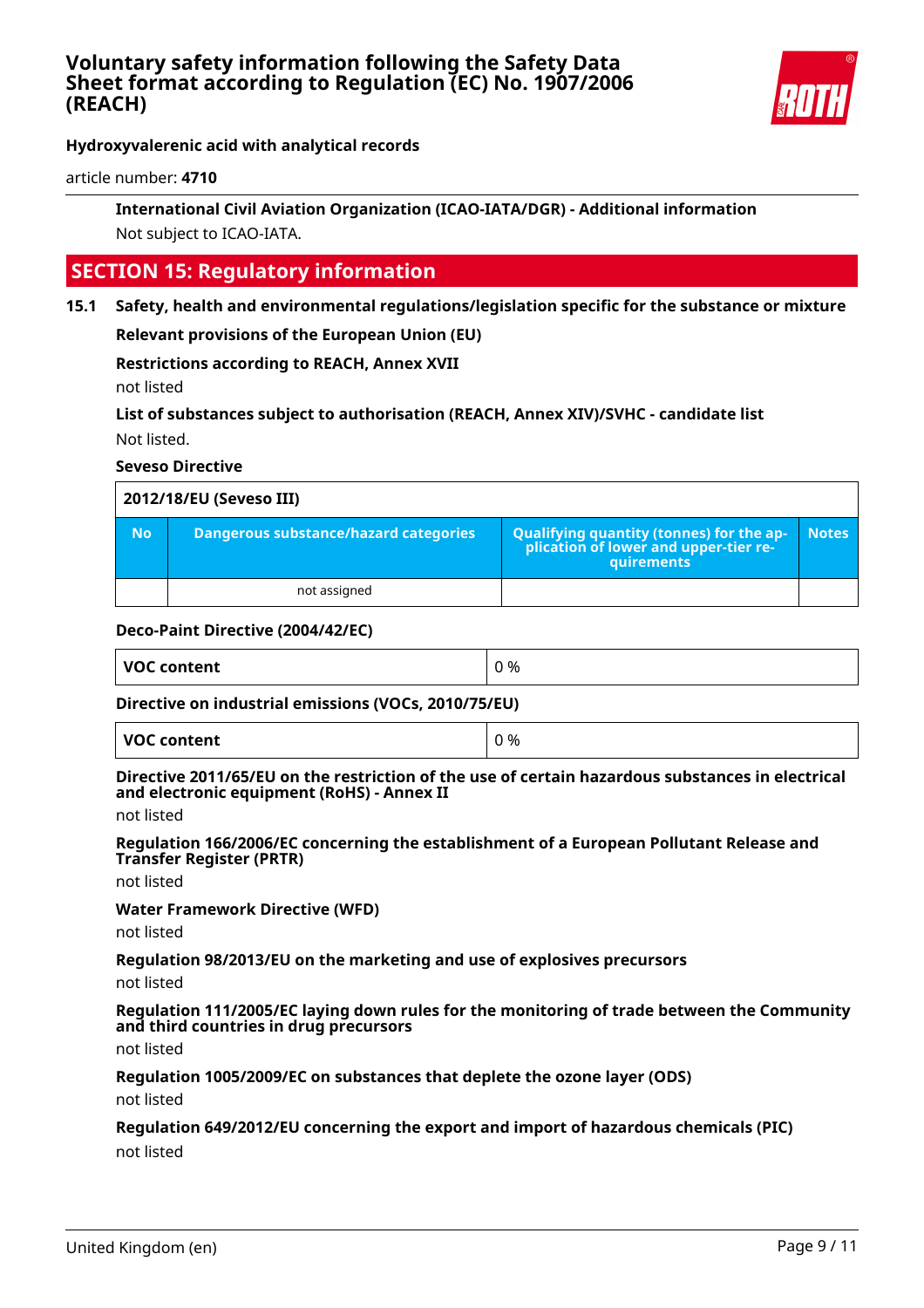

# **Hydroxyvalerenic acid with analytical records**

article number: **4710**

#### **National inventories**

| <b>Country</b> | <b>Inventory</b> | <b>Status</b>       |
|----------------|------------------|---------------------|
| TW             | TCSI             | substance is listed |
| Legend         |                  |                     |

TCSI Taiwan Chemical Substance Inventory

# **15.2 Chemical Safety Assessment**

No Chemical Safety Assessment has been carried out for this substance.

# **SECTION 16: Other information**

#### **Abbreviations and acronyms**

| Abbr.         | <b>Descriptions of used abbreviations</b>                                                                                                                                                                                       |
|---------------|---------------------------------------------------------------------------------------------------------------------------------------------------------------------------------------------------------------------------------|
| <b>ADN</b>    | Accord européen relatif au transport international des marchandises dangereuses par voies de naviga-<br>tion intérieures (European Agreement concerning the International Carriage of Dangerous Goods by In-<br>land Waterways) |
| <b>ADR</b>    | Accord européen relatif au transport international des marchandises dangereuses par route (European<br>Agreement concerning the International Carriage of Dangerous Goods by Road)                                              |
| CAS           | Chemical Abstracts Service (service that maintains the most comprehensive list of chemical substances)                                                                                                                          |
| <b>CLP</b>    | Regulation (EC) No 1272/2008 on classification, labelling and packaging of substances and mixtures                                                                                                                              |
| <b>DGR</b>    | Dangerous Goods Regulations (see IATA/DGR)                                                                                                                                                                                      |
| EC No         | The EC Inventory (EINECS, ELINCS and the NLP-list) is the source for the seven-digit EC number, an identi-<br>fier of substances commercially available within the EU (European Union)                                          |
| <b>EINECS</b> | European Inventory of Existing Commercial Chemical Substances                                                                                                                                                                   |
| <b>ELINCS</b> | European List of Notified Chemical Substances                                                                                                                                                                                   |
| <b>GHS</b>    | "Globally Harmonized System of Classification and Labelling of Chemicals" developed by the United Na-<br>tions                                                                                                                  |
| <b>IATA</b>   | <b>International Air Transport Association</b>                                                                                                                                                                                  |
| IATA/DGR      | Dangerous Goods Regulations (DGR) for the air transport (IATA)                                                                                                                                                                  |
| <b>ICAO</b>   | <b>International Civil Aviation Organization</b>                                                                                                                                                                                |
| <b>IMDG</b>   | International Maritime Dangerous Goods Code                                                                                                                                                                                     |
| <b>NLP</b>    | No-Longer Polymer                                                                                                                                                                                                               |
| PBT           | Persistent, Bioaccumulative and Toxic                                                                                                                                                                                           |
| <b>REACH</b>  | Registration, Evaluation, Authorisation and Restriction of Chemicals                                                                                                                                                            |
| <b>RID</b>    | Règlement concernant le transport International ferroviaire des marchandises Dangereuses (Regula-<br>tions concerning the International carriage of Dangerous goods by Rail)                                                    |
| <b>SVHC</b>   | Substance of Very High Concern                                                                                                                                                                                                  |
| VOC           | Volatile Organic Compounds                                                                                                                                                                                                      |
| vPvB          | Very Persistent and very Bioaccumulative                                                                                                                                                                                        |

# **Key literature references and sources for data**

Regulation (EC) No 1272/2008 on classification, labelling and packaging of substances and mixtures. Regulation (EC) No. 1907/2006 (REACH), amended by 2020/878/EU.